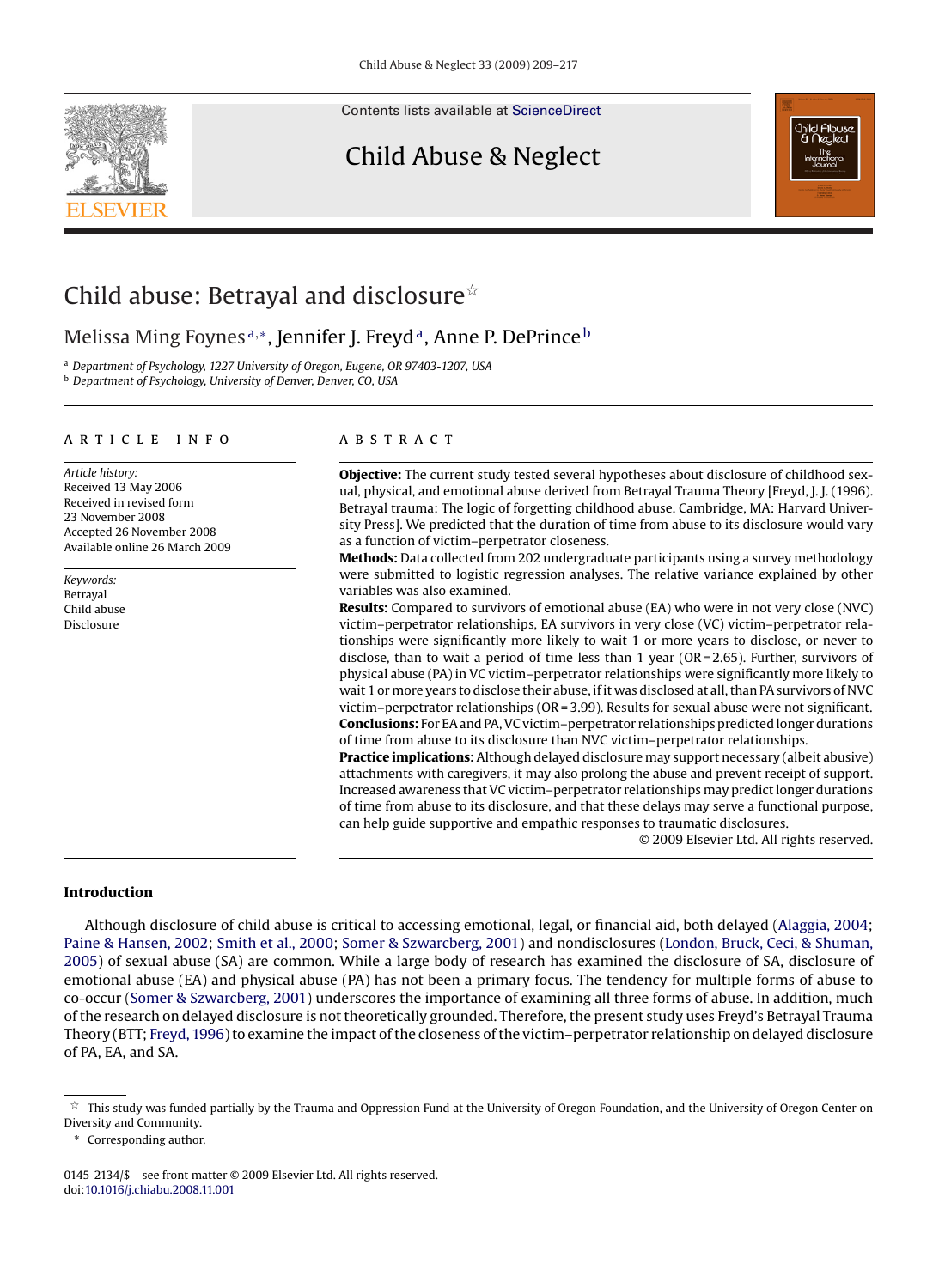#### *The effects of disclosure and importance of social context*

In addition to facilitating receipt of aid, other benefits of both verbal and written disclosure of negative emotional experiences have been well documented ([Brown & Heimberg, 2001;](#page--1-0) [Hemenover, 2003;](#page--1-0) [Lepore, Ragan, & Jones, 2000\).](#page--1-0) For instance, disclosure can act as a cathartic discharge of emotion or a clarification and conveyance of relevant coping needs ([Rime, 1995\);](#page--1-0) insight and a sense of control may also increase with disclosure ([Rime, 1995\).](#page--1-0) Nondisclosure, on the other hand, may not only allow abuse to continue and prevent receipt of treatment, but may also exacerbate stress [\(Chin & Kroesen, 1999\)](#page--1-0) and increase vulnerability for negative mental health outcomes ([McNulty & Wardle, 1994\).](#page--1-0)

While disclosure can be an important and adaptive coping response [\(Rime, 1995\),](#page--1-0) as well as an important aspect of some empirically supported interventions for post-traumatic stress disorder [\(Resick et al., 2002;](#page--1-0) [Riggs, Cahill, & Foa, 2006\),](#page--1-0) there are specific instances in which disclosure is not beneficial (for reviews, see [Chin & Kroesen, 1999;](#page--1-0) [Cutrona, 1986; Lepore](#page--1-0) [et al., 2000;](#page--1-0) [Major, Cozzarelli, Sciacchitano, Cooper, & Testa, 1990;](#page--1-0) [McNulty & Wardle, 1994;](#page--1-0) [Pantchenko, Lawson, & Joyce,](#page--1-0) [2003;](#page--1-0) [Ullman, 1996\).](#page--1-0) In particular, if disclosure of a negative experience leads to *negative* feedback, *non*disclosure actually predicts better outcomes ([Lepore et al., 2000; Major et al., 1990\).](#page--1-0)

#### *Disclosure of sexual abuse*

Prior research suggests that fewer than 1 in 4 survivors disclose immediately following abuse ([Paine & Hansen, 2002\).](#page--1-0) In a national random sample, nearly half of 236 female survivors of childhood rape who remembered their initial disclosures waited longer than 8 years to disclose; in contrast, only 18% of women who disclosed did so within 24 hours of abuse [\(Smith et](#page--1-0) [al., 2000\).](#page--1-0) Strikingly, 28% of participants indicated that disclosure during the research interview marked their first disclosure of the abuse. Similarly, [Alaggia \(2004\)](#page--1-0) found that 58% of the child sexual abuse survivors interviewed delayed disclosure until adulthood. A study by [Somer and Szwarcberg \(2001\)](#page--1-0) also found long disclosure latencies, with survivors averaging nearly 15 years from the onset of the abuse to the disclosure of the trauma. Rates of nondisclosure are also quite high, as indicated by a recent review that found rates of nondisclosure ranging from 46% to 69% ([London et al., 2005\).](#page--1-0)

Given the high rates of delayed disclosure and nondisclosure following sexual abuse, a growing body of research has examined predictors of disclosure among survivors of sexual abuse. The examination of many abuse characteristics (e.g., gender, age at onset, severity, frequency, and relationship to perpetrator), however, has yielded inconsistent patterns of findings. For example, while some studies suggest that males take longer to disclose than females ([Alaggia, 2004;](#page--1-0) [Kendall-Tackett,](#page--1-0) [Williams, & Finkelhor, 1993\),](#page--1-0) others indicate that gender is unrelated to delayed disclosure [\(Goodman-Brown, Edelstein,](#page--1-0) [Goodman, Jones, & Gordon, 2003\).](#page--1-0) Most studies find that older age at the onset of abuse is predictive of delayed disclosure or decreased frequency of disclosure [\(Goodman-Brown et al., 2003;](#page--1-0) [London et al., 2005;](#page--1-0) [Paine & Hansen, 2002;](#page--1-0) [Smith et](#page--1-0) [al., 2000\);](#page--1-0) however, a handful of studies report the opposite [\(Alaggia, 2004; Kogan, 2004; Ruggiero et al., 2004\).](#page--1-0) While some studies show that more severe abuse is associated with the decreased likelihood of disclosure ([Arata, 1998; Kogan,](#page--1-0) [2004; Ruggiero et al., 2004\),](#page--1-0) others posit that rates of disclosure are high on both ends of the severity continuum (i.e., for the most and least severe events) [\(Kogan, 2004\).](#page--1-0) Still others claim that severity is not related to disclosure ([London et al.,](#page--1-0) [2005; Roesler, 1994; Smith et al., 2000\).](#page--1-0) Evidence supporting an association between the victim–perpetrator relationship and delayed disclosure is also mixed. Although a recent review article cites several studies that both do and do not support this claim ([London et al., 2005\),](#page--1-0) the majority of research seems to demonstrate that a close victim–perpetrator relationship predicts a decreased likelihood of disclosure ([Alaggia, 2004;](#page--1-0) [Hanson, Resnick, Saunders, Kilpatrick, & Best, 1999;](#page--1-0) [Kogan,](#page--1-0) [2004;](#page--1-0) [Paine & Hansen, 2002;](#page--1-0) [Ruggiero et al., 2004; Smith et al., 2000;](#page--1-0) [Wyatt & Newcomb, 1990\).](#page--1-0)

#### *Betrayal Trauma Theory (BTT) as a model of disclosure*

According to BTT, the relationship to the perpetrator influences the way in which a traumatic event is processed and subsequently remembered. Specifically, BTT predicts that awareness of, or memory for, traumatic events will be impaired depending on the extent to which an event constitutes a betrayal. Traumas high in betrayal, or those perpetrated by someone trusted and/or on whom the individual is dependent, are associated with less persistent memories for abuse ([Freyd, 1996;](#page--1-0) [Freyd, DePrince, & Zurbriggen, 2001;](#page--1-0) [Schultz, Passmore, & Yoder, 2003\).](#page--1-0) BTT argues that children who can decrease awareness of the abuse perpetrated by a caregiver will be better able to maintain their attachment to the caregiver. Children who are acutely aware of the abuse by the caregiver may be at risk of engaging in behaviors (such as withdrawing from or confronting the abusive caregiver) that further threaten the attachment relationship. In response to withdrawal or confrontation, the abusive caregiver may further decrease any positive caregiving behaviors and/or increase the abusive behaviors. Decreased awareness of the abuse, therefore, may serve as a protective coping mechanism that helps the child to maintain an attachment with the abusive caregiver and maximize the care that can be attained in the abusive relationship. Nondisclosure may serve a similar function to decreased awareness of the abuse. That is, disclosure of abuse by a trusted caregiver poses a threat to survival in the same way that remembering does: the child risks a decrease in positive caregiving behaviors and an increase in abusive behaviors. Therefore, keeping the abuse a secret may serve to sustain the necessary (albeit abusive) attachment.

The BTT framework offers new perspectives on the function of nondisclosure. Oftentimes, themotivation for nondisclosure is conceptualized as arising from a fear of the survivor being removed from the household or having parents incarcerated. While nondisclosure may be motivated by such fears, from the BTT framework, disclosure is conceptualized as posing a threat